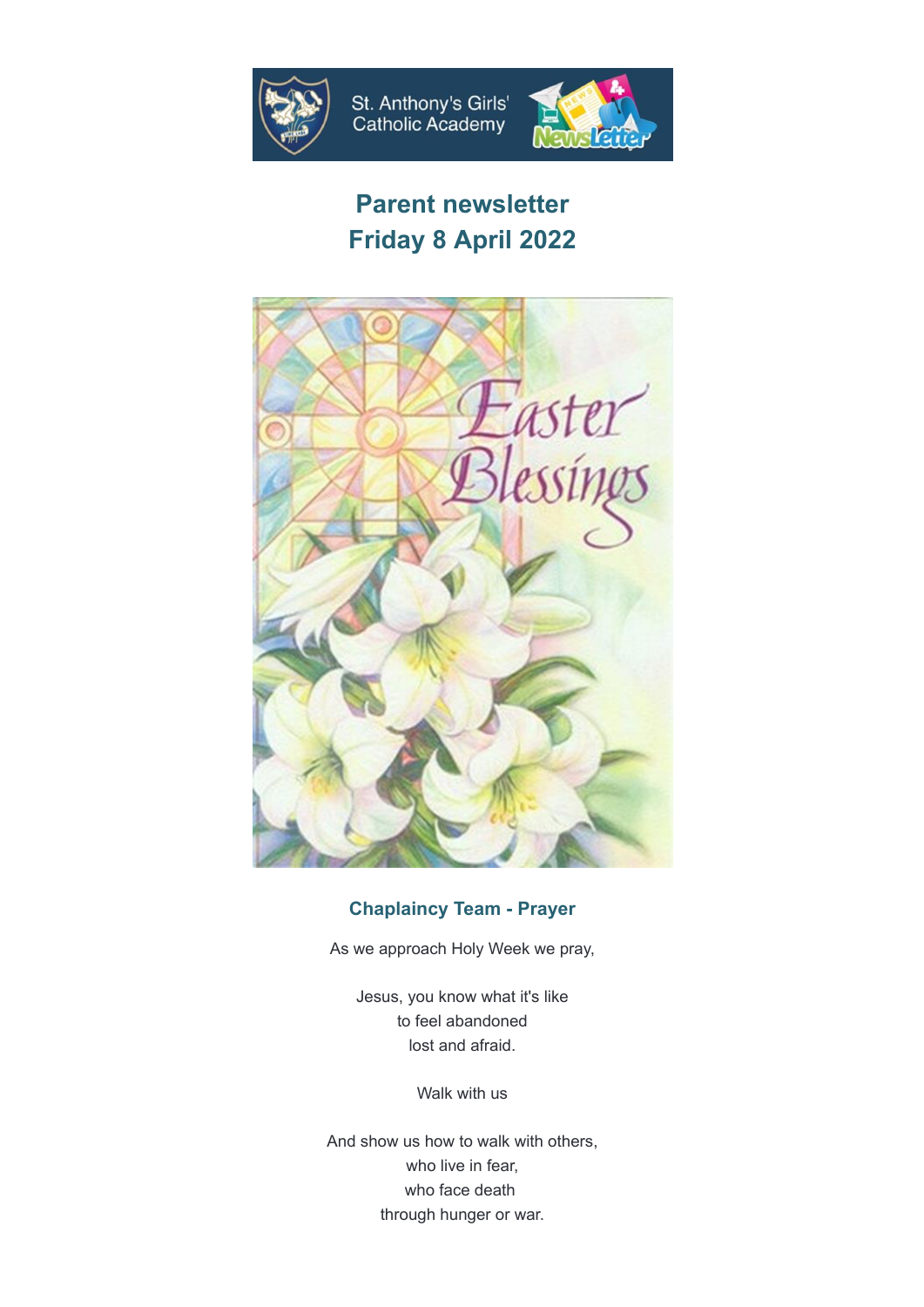Show us how to pray for those we do not know and will not meet, but who are always loved by you.

Walk with us Jesus,

Amen.

#### **Theme of the week**

Theme of the after half term week = Seeing is believing

Foodbank week beginning 25 April:

St. Teresa of Avila Bl. Thomas Percy

Foodbank week beginning 2 May:

St. Teresa of Avila St. Angela Merici



# **CAFOD Lent Campaign**

As of Tuesday 22 March, we have Thank you for all your support with the CAFOD campaign. We will announce our final total after the Easter break.

**Sacrament of Reconciliation**

A huge thank you to Fr. Christopher, Fr. Emmanuel and Fr. Philip for coming to celebrate the Sacrament of Reconciliation with us this week!

Our 'Mercy Bus' proved popular with students, with around 80 celebrating the Sacrament over the course of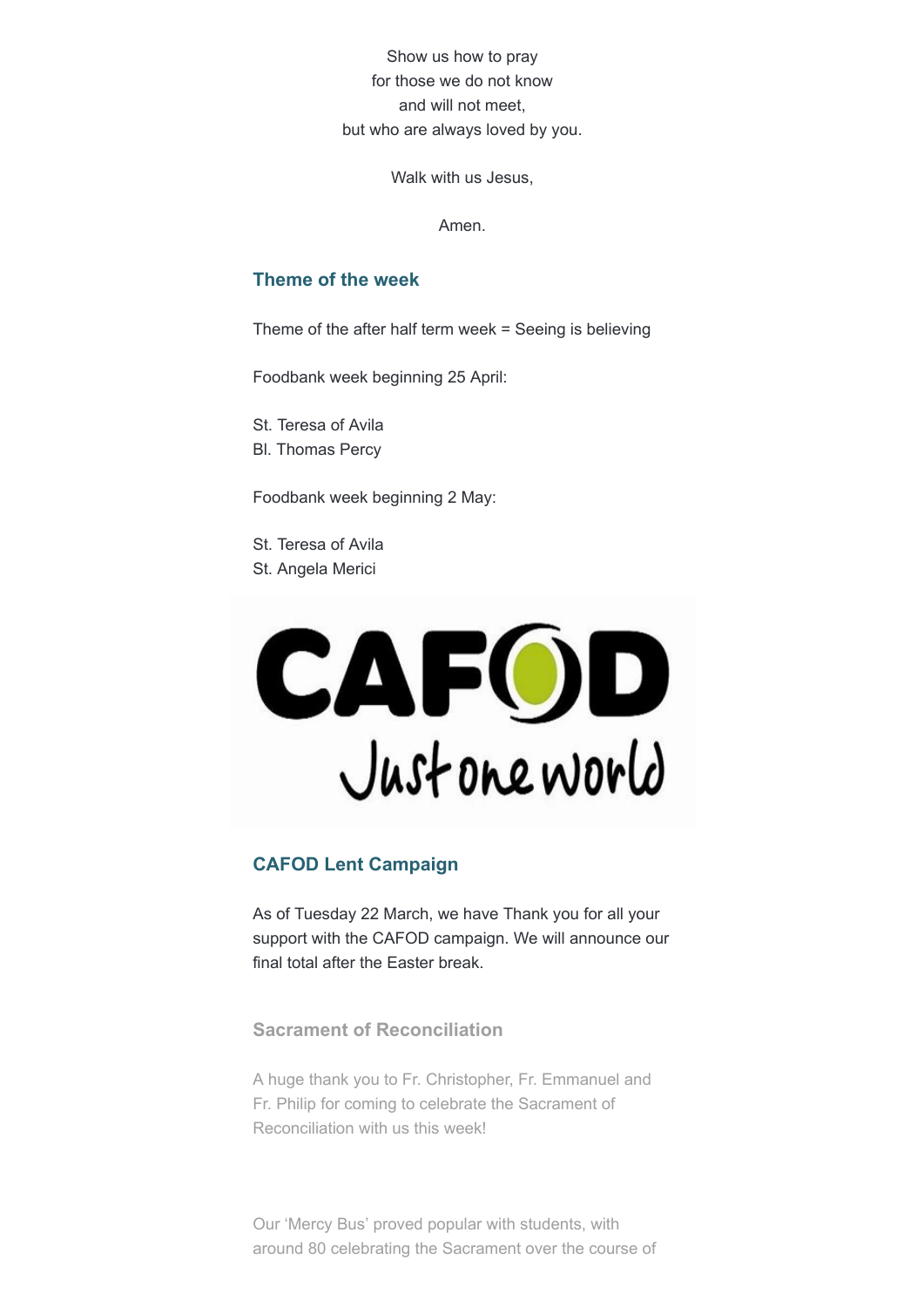this week.



#### **RSHE**

Relationships, Sex and Health Education became statutory in all secondary schools in England. This new subject builds on the non-statutory lessons we have previously taught in RSE.

In the past academic year, we have been trialling resources from an external agency called Ten Ten, their programme theme is **Life to the Full.** Ten Ten is an award-winning Catholic educational organisation that is well-respected and very experienced in this field of work.

Ten Ten have provided an online **Parent Consultation Tool**. This is a simple-to-follow, short online course which:

- Outlines the statutory changes that will take place.
- Articulates a vision for Catholic Relationships and Health Education.
- Explains how Life to the Full aims to help us fulfil the statutory curriculum with a Catholic ethos.
- Provides some information about key decisions we need to make, in consultation with parents.
- Answers some Frequently Asked Questions.

Ten Ten have also provided an **Online Parent Portal** which will be a tool we can use throughout the year to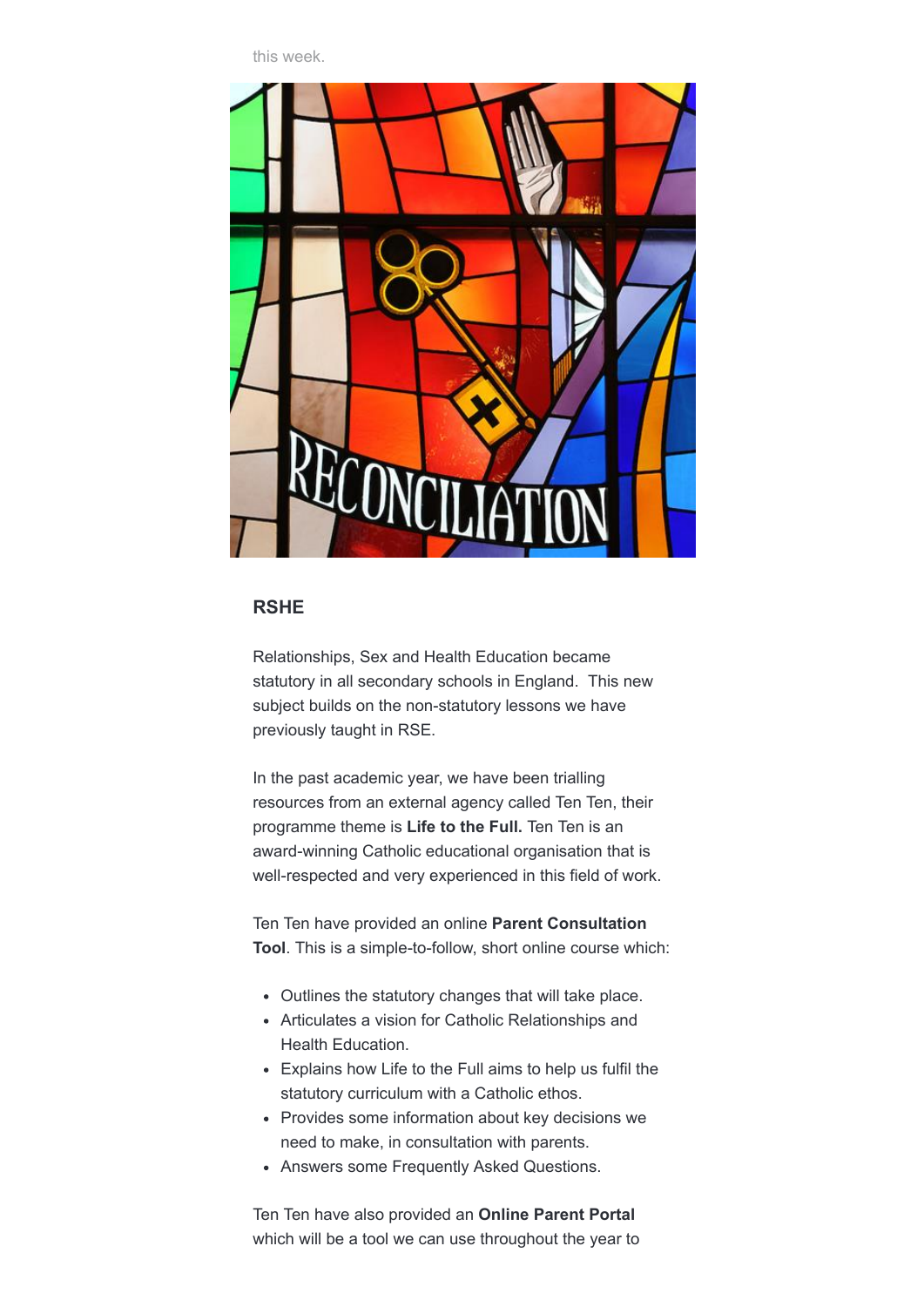keep you informed and updated about the work we are doing in school.

Further further information, including how to take parent the consultation and to access the Withdrawal From please see our [website.](https://stanthonysgirlscatholicacademy.createsend1.com/t/y-l-bituukd-l-y/)

If you have any additional comments or questions that are not addressed by the consultation tool or the survey please email Mrs Hoey (RSE/PSHE Coordinator) [helen.hoey@st-anthonys-academy.com](mailto:helen.hoey@st-anthonys-academy.com)



We have raised a lot of money today to support those affected by the terrible events occurring in Ukraine. Our thoughts are with all those children and families who are affected and displaced. Thank you to all our students who made a big effort to help us raise as much money as possible and show their support for this very important cause.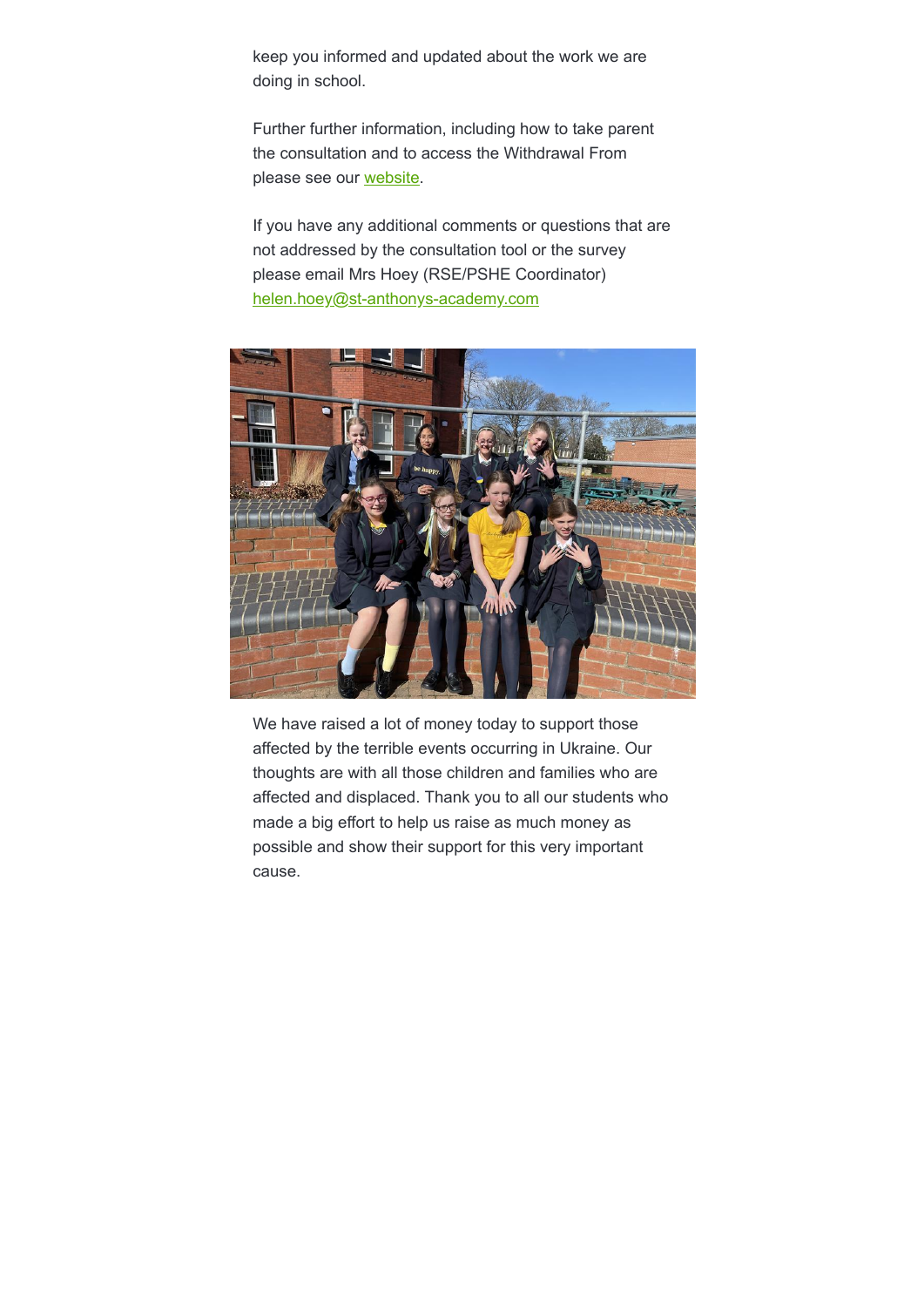

#### Y11 Parents' Information Evening

It was a pleasure to see so many of our Y11 parents, carers and students face to face on Monday evening to share information on effective revision techniques; how to deal with exam stress and entry into our sixth form.

If you were unable to attend the evening, information on revision techniques and dealing with exam stress can be found on the Parents' section of our website and by clicking on the links below.

[Helping your child revise](https://stanthonysgirlscatholicacademy.createsend1.com/t/y-l-bituukd-l-j/)

[Revision strategies that work](https://stanthonysgirlscatholicacademy.createsend1.com/t/y-l-bituukd-l-t/)

[Supporting your child's mental health](https://stanthonysgirlscatholicacademy.createsend1.com/t/y-l-bituukd-l-i/)

Information about the sixth form can be found on St. Anthony's and St. Aidan's Catholic sixth form website.

[aaasixthform.com](https://stanthonysgirlscatholicacademy.createsend1.com/t/y-l-bituukd-l-d/)

Year 12 parent evening

We are hoping to hold a parent evening for Year 12 next term and currently have a proposed date of 27 May in Gabriel House. Further information will follow.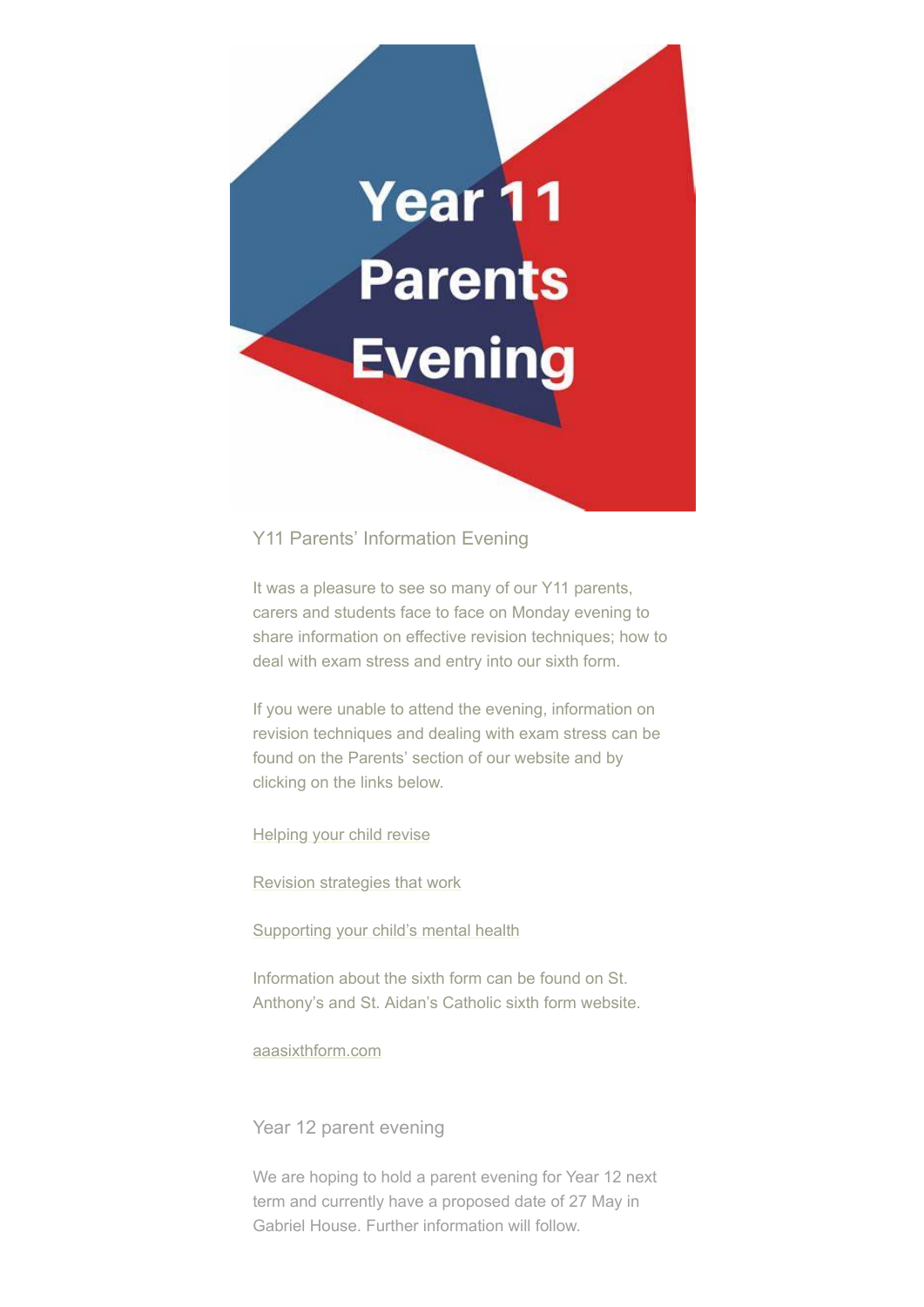



# **Enrichment and extra-curricular programme - Summer 2022**

A wide variety of enrichment activities are available for your child this summer term, to enable them to develop their skills, talents and character. We would like as many of our pupils as possible to pursue their interests and make the most of these opportunities. A link to the programme of activities can be found below.

[Enrichment and extra-curricular programme – Summer](https://stanthonysgirlscatholicacademy.createsend1.com/t/y-l-bituukd-l-h/) 2022



### **PE and Sport**

Well done the Year 9 Netball Team who are now double champions after winning the City of Sunderland Netball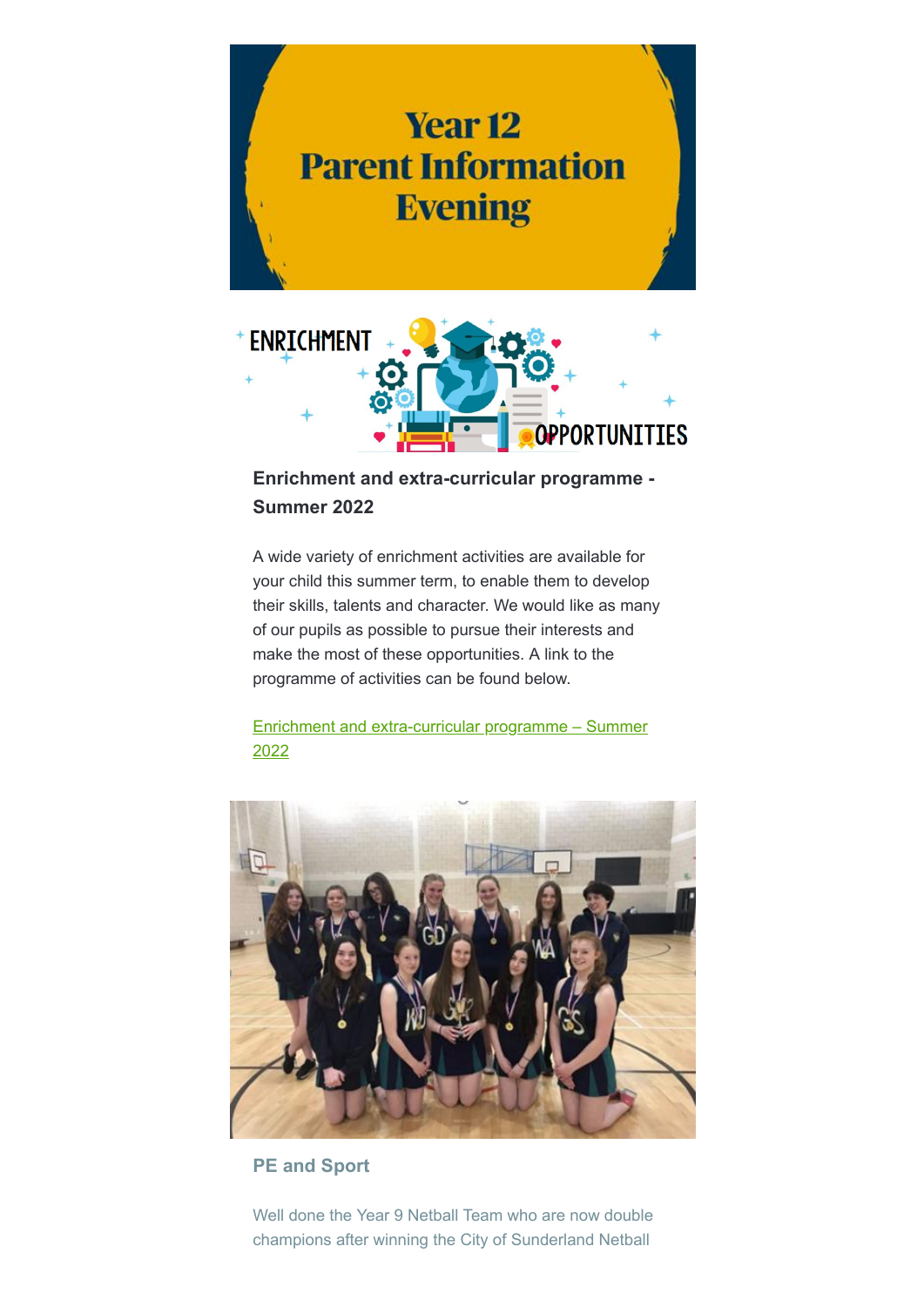League last night. This success comes a month after winning the City of the Sunderland tournament. An excellent achievement - well done girls!

#### **Music ABRSM Exam Success**

Congratulations to the following students who all sat ABRSM Music exams last week and have passed!

Music ABRSM Exam Success

Congratulations to the following students who all sat ABRSM Music exams last week and have passed!

Mia Bolam (Year 8): Grade 2 Singing Imogen Blyth (Year 8): Grade 2 Singing Louise Callan (Year 12): Grade 6 Flute Grace Downey (Year 10): Grade 3 Singing Georgina Jaconelli (Year 10): Grade 4 Singing Niamh Kelly (Year 9): Grade 3 Singing Jennifer O'Hara (Year 8): Grade 2 Singing Imogen Parkin (Year 9): Grade 3 Singing Layla Purdy (Year 10): Grade 3 Singing Isabella Ramshaw (Year 9): Grade 3 Singing Lucy Rogers (Year 9): Grade 4 Singing Olivia Rose (Year 9): Grade 4 Singing Henrietta Walker (Year 9): Grade 5 Flute Lucy Wall (Year 10): Grade 4 Singing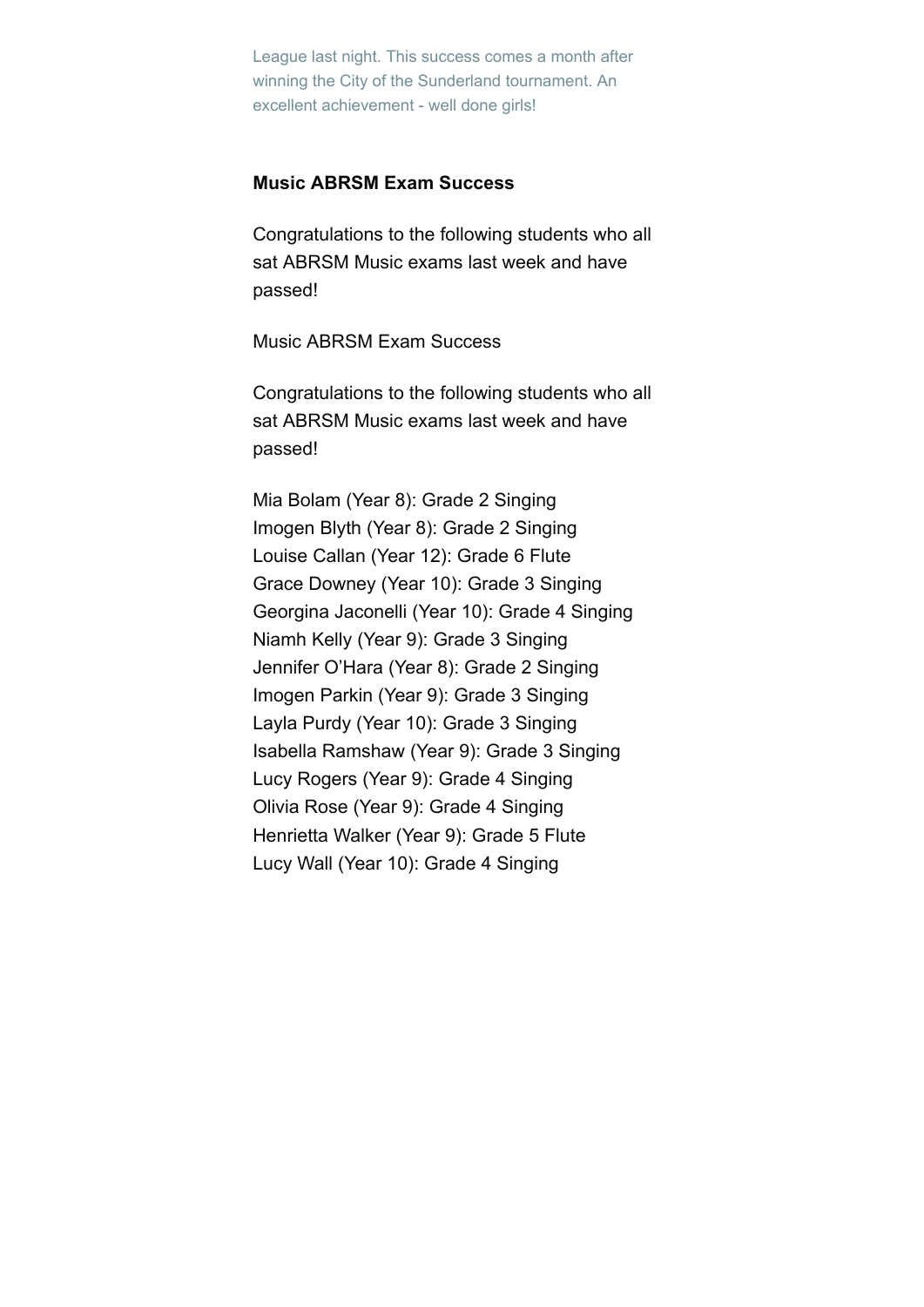



**Glass Centre DesignLab Workshop**

The Academy has been selected to work with some designers on a sustainability design challenge. The first workshop was this Monday I have added some photos of pupils in the above folder . The second workshop is a trip to the V & A Museum London.

What a fabulous experience to start the week. Young designers worked with experienced artists and designers at the National Glass Centre. Pupils were encouraged to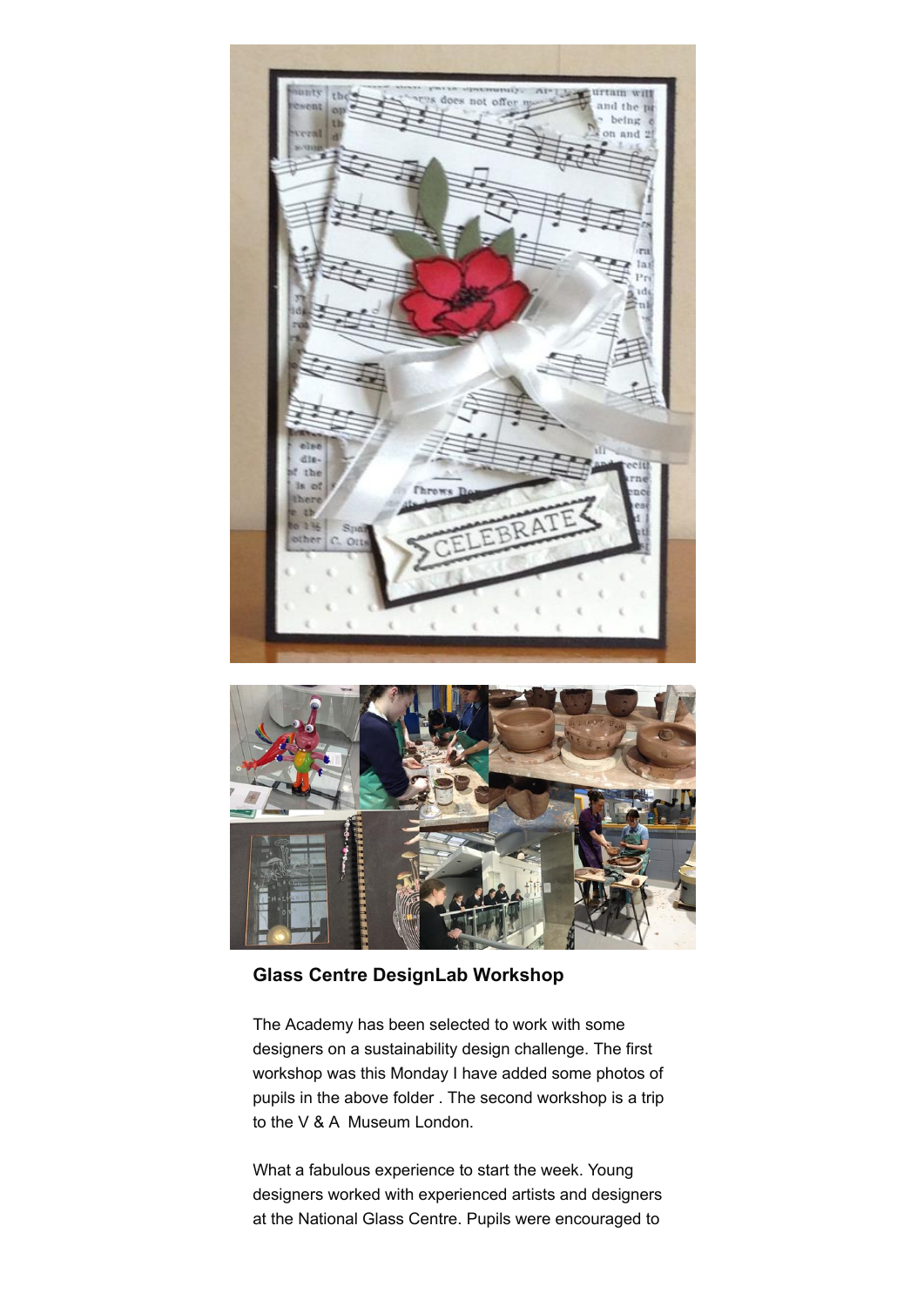explore sustainability and recycling materials. Two workshops involved glass etching and clay pot throwing.



**Catenian Schools Public Speaking Contest**

On Sunday 3 April, Connie Longbottom (Y8) and Charlie Brook (Y11) represented St. Anthony's at the Catenian Schools Public Speaking Contest at Trinity Catholic College in Teeside with Mrs. King and their parents.

The contest was open to all schools in Province Five, which includes all schools in the Diocese of Newcastle and Hexham. Students were awarded marks for the content of their speech, the delivery, and the ability to engage their audience. They also had to produce their speech within strict time limits and had the added pressure of a traffic light system to track their timing!

Connie's speech delved into mental health in young people and how schools and communities could provide better support. She performed an emotive speech confidently in a very competitive key stage three category. Charlie's speech explored problematic representations of love in the media and how these influence and shape young people's behaviours and expectations. Charlie came in second for the key stage four category for her original and thought-provoking speech and received a certificate and a cash prize.

Well done to both students; they were outstanding representatives for our school!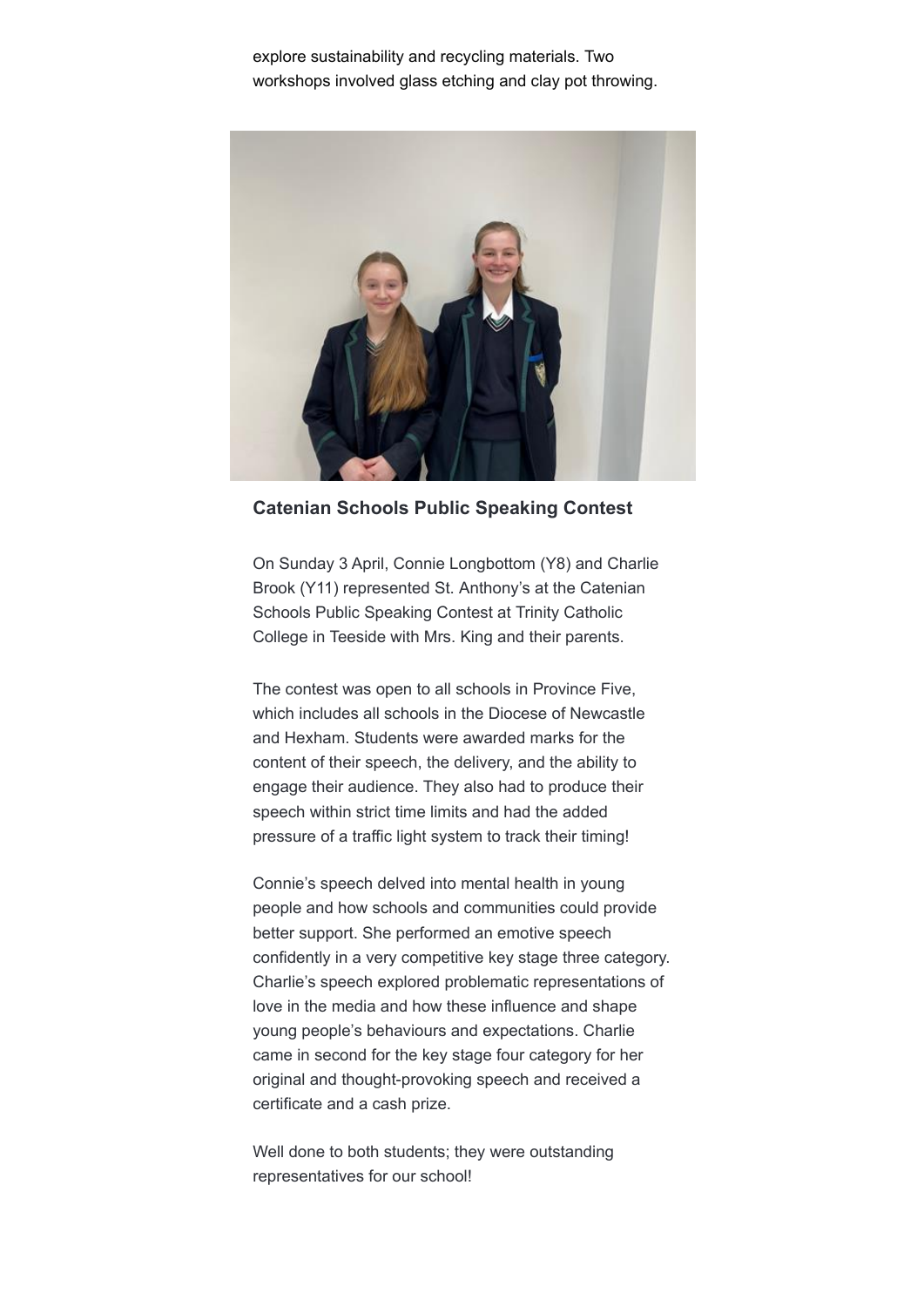#### **Finance Apprenticeship**

Are you looking to build a long-term career in Accountancy? Then look no further! Start your career today with a level 2 apprenticeship with Bishop Chadwick Catholic Education Trust and Kaplan. You will be gaining valuable workplace experience whilst working towards the AAT Level 2 qualification.



For more information and to apply visit

[https://www.findapprenticeship.service.gov.uk/apprentices](https://stanthonysgirlscatholicacademy.createsend1.com/t/y-l-bituukd-l-k/) hip/-716840



Finally...

We would like to take this opportunity to wish our students, parents, carers and staff a wonderful, restful and Holy Easter.

We look forward to seeing you back in school on Monday 25 April.